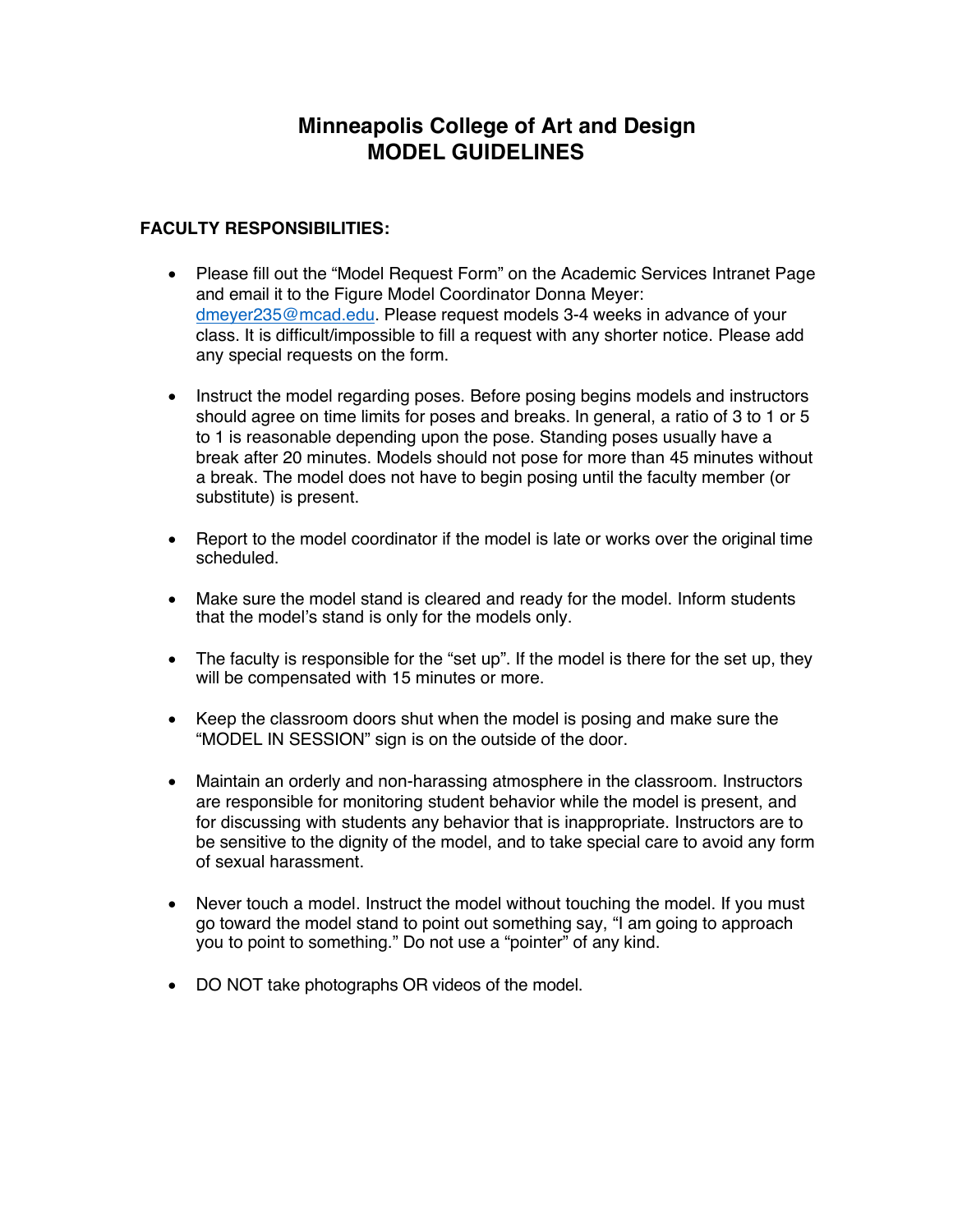- Only class members or those with the instructor's permission are allowed in the classroom. The model should be asked in advance about the admission of any other visitors.
- If the model is not in pose, they are not required to stay unclothed.
- Please contact the Model Coordinator with any positive or negative feedback.
- If the instructor is unable to teach their class due to illness and cannot find another teacher to supervise the class, then model will be excused with pay for the hours scheduled.

## **MODEL RESPONSIBILITIES:**

- When a model agrees to work specific hours, they have made a commitment to the class and to the faculty member. It is their responsible for being on time (including during and after any scheduled breaks).
- Before taking pose discuss the timing of breaks with the instructor.
- If the pose requested by the instructor is uncomfortable (physically or psychologically) please inform the instructor.
- Pose for the class in a professional manner as instructed by the faculty member.
- Timing of the poses is the model's responsibility. Please bring your own timer.
- If a model is unable to make it to a scheduled shift for any reason contact the Model Coordinator ASAP. If the model needs to cancel their shift last minute, they are required to find an alternate (from the employee list). For any reason other than medical emergency, the model must notify the office at least 24 hours in advance of the class; otherwise, the model will be considered absent from work.
- Review your existing Direct Deposit information. If you do not have direct deposit already, we strongly encourage all MCAD employees to establish Direct Deposit. There have already been mail delivery delays and with reduced staffing on campus to process mail, Direct Deposit is a way to ensure timely pay. Signing up for Direct Deposit is quick and easy with Paylocity. If you would like to set up a direct deposit, or check an existing direct deposit account, go to your Self-Service Profile, then the PAY area, and click on "More…". A drop down will appear where you can click on "Direct Deposit Accounts". Select "Add New Direct Deposit Account", add your account information, and SAVE.
- The model changing rooms are private areas *for models only*. Models should never let any faculty or students into the model changing rooms. Models should not lend out any model supplies such as linens, portable heaters, anti-slip pads or cushions. It is the model's responsibility to return all supplies to the changing